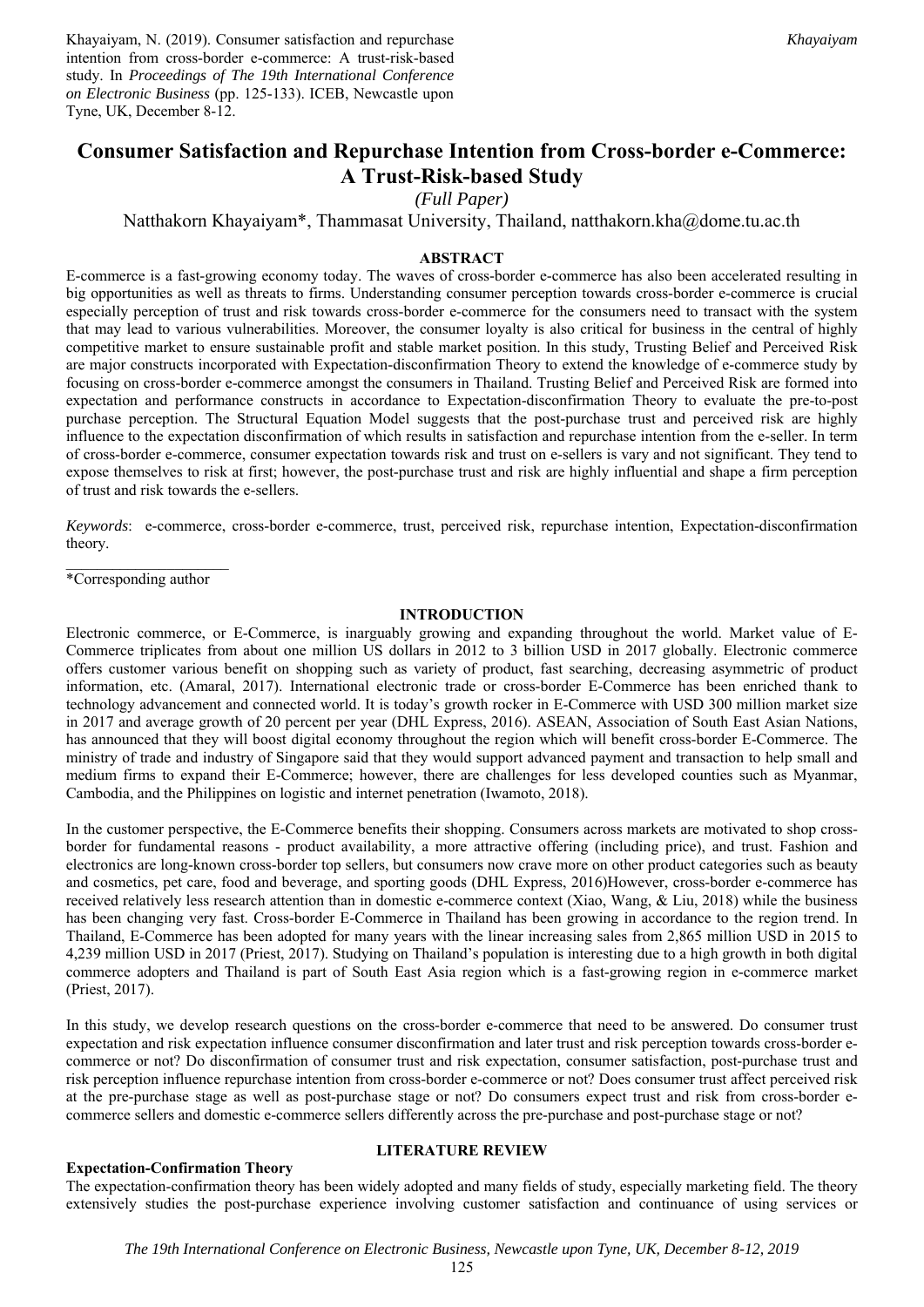repurchase based on their satisfaction of prior purchase, usage of services, or adoption. The theory proposes that the expectation which is a pre-purchase stage affects the confirmation or disconfirmation of the belief which can be resulted in actual purchase or adoption (Oliver, 1980). Satisfaction in the theory refers to the customer overall satisfaction after adoption, purchase, or usage of product or services. Although ECT has been widely adopted in marketing field; however, many researchers discuss that the theory ignores viability of the post-experience expectation i.e. the customer changes their perception after period of time after making purchase from negative to positive or vice versa due to intermediate effect of environment possibly social influence and marketing campaign (Bhattacherjee, 2001).

#### **Trust**

The definition of trust is complicate due to its abstract and complex factor nature. Trust has been addressed in many previous researches with vast definition and stages (Bonsón Ponte, Carvajal-Trujillo, & Escobar-Rodríguez, 2015). Several theories regarding trust are diverse into many stages of the interaction between trustee and trustor (Stouthuysen, Teunis, Reusen, & Slabbinck, 2018). Trust has been studied in many fields, yet the diverse conceptualisation of trust is ununified. Trust is of central importance in this decision (Fisher & Zoe Chu, 2009) reflecting the willingness of a party to be vulnerable to the actions of another party based on positive expectations regarding the other party's motivation and/or behaviour. In the field of electronic commerce, trust formulate a belief of the consumer on the seller to the extent of positive belief. Due to the nature of the electronic commerce, consumers experience uncertainty of the online purchase; therefore, trust plays an important role as a solution to uncertainty/risk (Kim, Ferrin, & Rao, 2008, 2009). On McKnight and Chervany's previous research in the area of electronic commerce proposes a decomposition and conceptualisation of trust and the antecedents of trust that trust constructors can be differentiated into two dimensions which are Institutional trust and dispositional trust (Harrison McKnight & Chervany, 2001). The disposition to trust means the extent to which one displays a consistent tendency to be willing to depend on others in general across a broad spectrum of situations and persons (McKnight, Choudhury, & Kacmar, 2002) while institutional trust refers to an individual's beliefs about the structural safety or favourability of the conditions beyond a given transaction and beyond specific sets of exchange partners (Harrison McKnight & Chervany, 2001).

#### **Perceived Risk**

Risk is one of the most important factors to study in cross-border e-commerce due to its uncertainty in transaction and experience. Cross-border online shopping is an unfamiliar and uncertain activity for consumers, more so than domestic electronic commerce (Lesma & Okada). Risk is a situation that that may be resulted in uncertainty or negative consequence (Naovarat, 2015). Risks may be classified into various types such as Jacoby and Kaplan's seven type of risks which are financial, performance, physical, psychological, time, social, and opportunity cost risk (Kim et al., 2008). Likewise, risk can be grouped into System-dependent uncertainty and Transaction-specific uncertainty according to study from (Rouibah, Lowry, & Hwang, 2016). In the previous research from Featherman and Pavlou on the consumer risk on an aspect of consumer behaviour, they intensively study the various aspect of risk and classify them into 7 facets of risk which are performance risk, financial risk, time risk, psychological risk, social risk, privacy risk, and overall risk (Featherman & Pavlou, 2003).

#### **Trust-Risk Interaction and EDT Model**

Pavlou's study on Trust and Risk interaction towards Intention suggest that Trust affects Risk (P. A. Pavlou, 2003) based on TAM (Technology Acceptance Model) in accordance to the study by Kim et. al. which conduct longitudinal study based on EDT suggests the same effect direction (Kim et al., 2009) as well as the work done by Zhu et. al. in later year (Zhu, Neal, Lee, & Chen, 2009). Trust and Risk are not very influential to customer intention to repurchase or continuance intention (N. Lankton, McKnight, & Thatcher, 2014) even though the previous study shows strong relationship of Trust to intention to use in TAM model (Gefen, Karahanna, & Straub, 2003; Pappas, 2016; Rouibah et al., 2016). This conflict of relationship is due to strong and dominant effect of customer satisfaction (Mou, Shin, & Cohen, 2015) in the Expectation Disconfirmation Theory while TAM does not incorporating Satisfaction into the Theory. This research incorporates the trust and perceived risk into EDT model together where trust have positive effect on disconfirmation while perceived risk influence disconfirmation negatively.

#### **METHODOLOGY**

## **Population and Sample**

Based on Statista, 12.1 million Thailand's online shopper is estimated in 2017 and the number of digital shoppers is estimated to 13.9 million in 2021; however, no evidence from any sources that classify number cross-border shoppers is addressed; therefore, the population for our study is unknown within the 12.1 million users. Sample size for analysis is calculated based on Cohen's guideline for power analysis (Cohen, 1988) resulting in 416 minimum sample size for the inference  $(u = 6, f^2 =$ 0.05, Power Test ( $\beta$  = 0.95, Significant Level ( $\alpha$ ) = 0.05). In this study, the paired t-test (Confidence Interval = 0.95, Significant Level ( $\alpha$ ) < 0.05) is used as well in order to test whether there is any difference between pre and post purchase trust and risk as well as pre and post purchase trust and risk towards domestic e-commerce and cross-border e-commerce. The data are collected via online form and Facebook.

#### **Data Analysis**

This study conducts a confirmatory factor analysis and Structural Equation Model to confirm the previous theory and quantify the relationships between latent variables. There are several tests that are conducted and addressed in this study to ensure non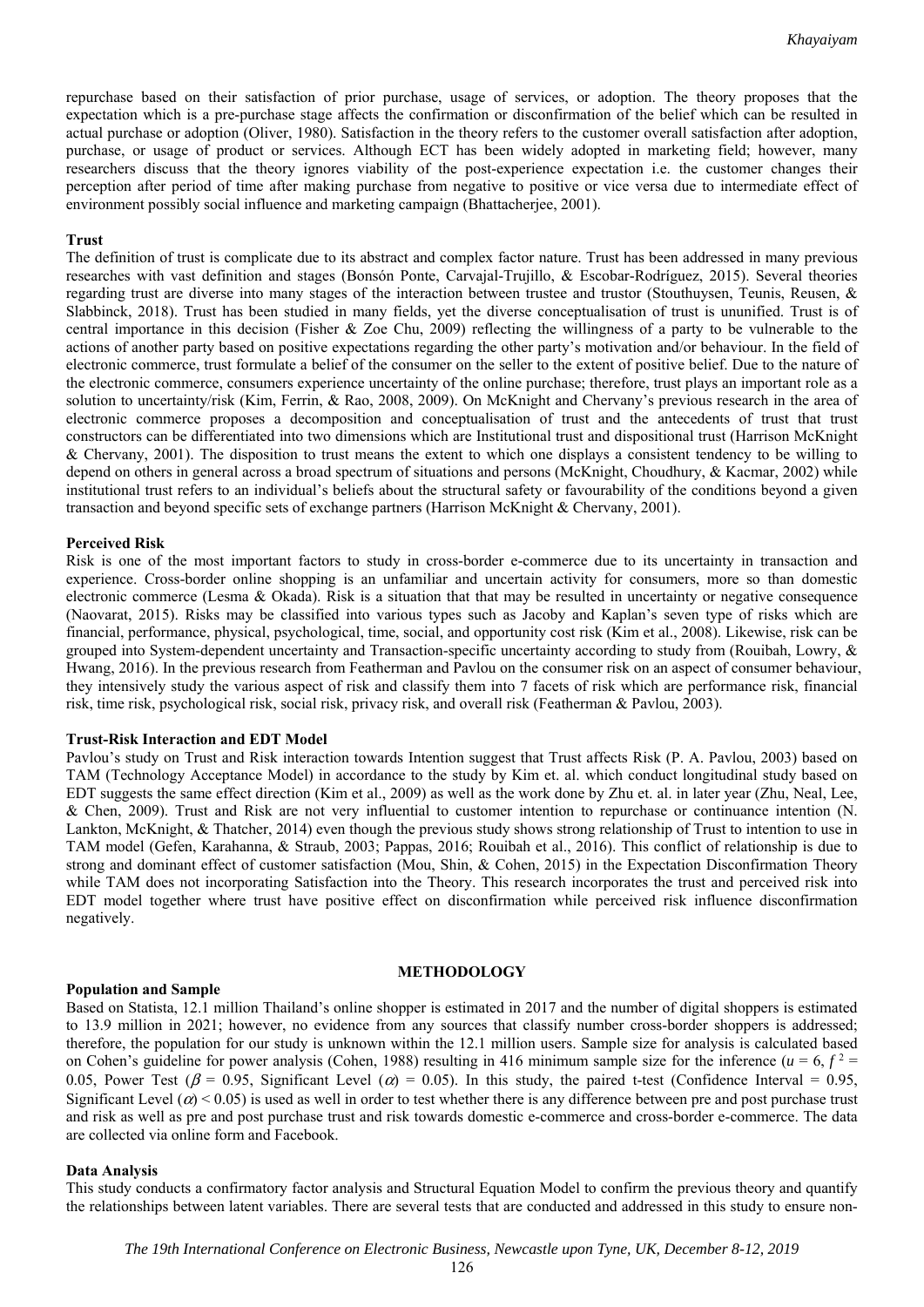violation assumptions which are normality test (result from CFA), construct validity analysis, and reliability analysis. The conceptual framework was developed for ease of understanding the relationship paths (refer to Figure 1) and research hypotheses are formulated as shown on Table I.

|                | Table 1 Research Hypothesis                                                                                         |
|----------------|---------------------------------------------------------------------------------------------------------------------|
| No.            | Hypothesis                                                                                                          |
| H1             | Trusting Expectation from cross-border e-commerce has negative effect on Perceived Risk Expectation from cross-     |
|                | border e-commerce.                                                                                                  |
| H2             | Trusting Expectation from cross-border e-commerce has positive effect on Expectation Disconfirmation from cross-    |
|                | border e-commerce.                                                                                                  |
| H3             | Perceived Risk Expectation from cross-border e-commerce has negative effect on Expectation Confirmation from cross- |
|                | border e-commerce.                                                                                                  |
| H <sub>4</sub> | Trusting Performance from cross-border e-commerce has positive effect on Expectation Confirmation from cross-       |
|                | border e-commerce.                                                                                                  |
| H <sub>5</sub> | Perceived Risk Performance from cross-border e-commerce has negative effect on Expectation Confirmation from        |
|                | cross-border e-commerce.                                                                                            |
| H <sub>6</sub> | Trusting Expectation has positive effect on Trusting Performance.                                                   |
| H7             | Perceived Risk Expectation has negative effect on Perceived Risk Performance.                                       |
| H8             | Trusting Performance has negative effect on Perceived Risk Performance                                              |
| H9             | Expectation Disconfirmation has positive effect on Satisfaction.                                                    |
| H10            | Satisfaction has positive effect on Repurchase Intention.                                                           |
| H11            | Trusting Expectation from cross-border e-commerce is less than domestic e-commerce on average.                      |
| H12            | Perceived Risk Expectation from cross-border e-commerce is higher than domestic e-commerce on average.              |
| H13            | Trusting Performance from cross-border e-commerce is less than domestic e-commerce on average.                      |
| H14            | Perceived Risk Performance from cross-border e-commerce is higher than domestic e-commerce on average.              |
| H15            | Trusting Performance (post-purchase) is increased from Trusting Expectation (pre-purchase).                         |

## **PAIRED T-TEST FOR DIFFERENCE PERCEPTION OF TRUST AND RISK**

This study expects that the respondents do not perceive cross-border e-commerce and domestic e-commerce differently. The ttest is conducted in 6 pairs which Pair 1 - 4 test the trust and risk in both pre and post purchase stage as well as testing the difference in mean between cross-border and domestic e-commerce. The Trusting Expectation and Perceived Risk Expectation are pre-purchase variables while the Trusting Performance and Perceived Risk Performance are post-purchase variable. Moreover, the Trusting Belief represent in Pair 5 is the test between Trusting Expectation and Trusting Performance from cross-border e-commerce. The result of all 6 pairs t-test is shown on Table 2.

| Table 2 Paired T-test Result |                               |                             |                           |           |       |          |                 |          |      |          |
|------------------------------|-------------------------------|-----------------------------|---------------------------|-----------|-------|----------|-----------------|----------|------|----------|
|                              |                               |                             | <b>Paired Differences</b> |           |       |          |                 |          |      |          |
|                              |                               |                             |                           |           | 95%   |          |                 |          | Sig. |          |
|                              |                               |                             |                           |           | Std.  |          | Confidence      | t        | df   | $(2 -$   |
|                              |                               |                             | Mean                      | <b>SD</b> | Error |          | Interval of the |          |      | tailed)  |
|                              |                               |                             |                           |           | Mean  |          | Difference      |          |      |          |
|                              |                               |                             |                           |           |       | Lower    | Upper           |          |      |          |
| Pair 1                       | Cross-border                  | <b>Trusting Expectation</b> | $-0.260$                  | 0.613     | 0.029 | $-0.317$ | $-0.202$        | $-8.898$ | 439  | $.000**$ |
| Pair 2                       | vs Domestic                   | Perceived Risk Expectation  | $-0.138$                  | 0.765     | 0.036 | $-0.209$ | $-0.066$        | $-3.784$ | 439  | $.000**$ |
| Pair 3                       | e-commerce                    | <b>Trusting Performance</b> | $-0.193$                  | 0.649     | 0.030 | $-0.254$ | $-0.132$        | $-6.262$ | 439  | $.000**$ |
| Pair 4                       |                               | Perceived Risk Performance  | 0.007                     | 0.970     | 0.046 | $-0.082$ | 0.098           | 0.172    | 439  | 0.864    |
| Pair 5                       | Pre-post                      | <b>Trusting Belief</b>      | $-0.018$                  | 0.488     | 0.023 | $-0.063$ | 0.027           | $-0.780$ | 439  | 0.436    |
| Pair 6                       | purchase from                 | Perceived Risk              | 0.178                     | 0.658     | 0.031 | 0.116    | 0.240           | 5.681    | 439  | $.000**$ |
|                              | cross-border                  |                             |                           |           |       |          |                 |          |      |          |
|                              | e-commerce                    |                             |                           |           |       |          |                 |          |      |          |
| Note.                        | * $p < .01$ . ** $p < .001$ . |                             |                           |           |       |          |                 |          |      |          |

# Table 2 Paired T-test Result

To summarise, the consumers expect trustworthiness and risk between cross-border e-commerce and domestic e-commerce differently at the pre-purchase stage which they expect cross-border sellers untrusting and risky; however, the consumers perceived that the cross-border sellers is untrustworthy after they have made a purchase. Perceived Risk Performance between cross-border and domestic e-commerce is not significantly different in mean which can be implied that the consumers may not feel the risk in a different level between cross-border and domestic e-commerce.

In term of difference perception of pre-to-post purchase from cross-border e-commerce, consumers expects that the crossborder e-commerce is risky and untrusting but they are lowered after they have purchase from cross-border e-sellers. The summary of hypothesis test is also shown on Table 3.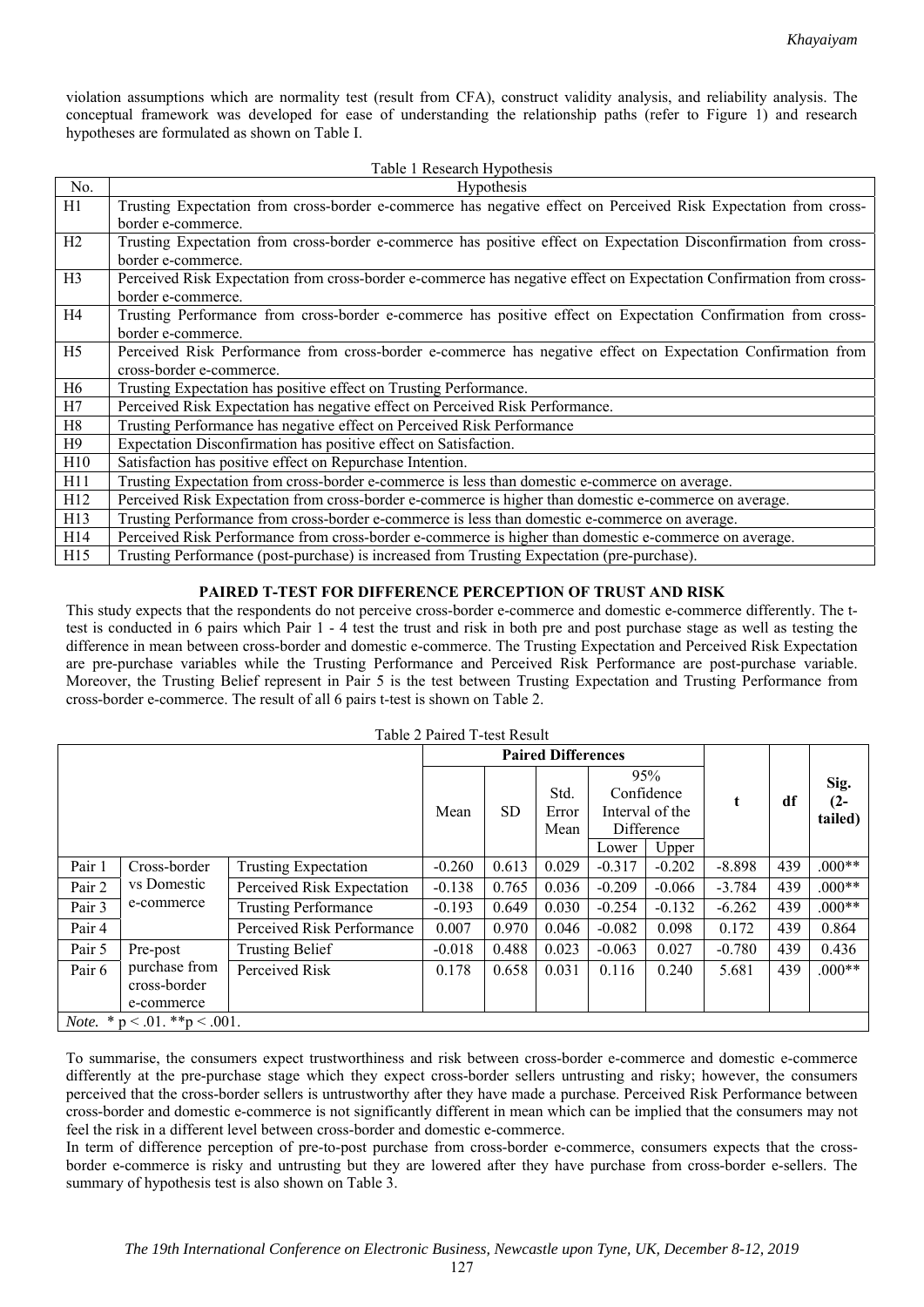|     | Table 5 Talled T test Hypothesis Test Result                                                |               |  |  |
|-----|---------------------------------------------------------------------------------------------|---------------|--|--|
| No. | <b>Hypothesis</b>                                                                           | Result        |  |  |
| H11 | Trusting Expectation from cross-border e-commerce is less than domestic e-commerce on       | Supported     |  |  |
|     | average.                                                                                    |               |  |  |
| H12 | Perceived Risk Expectation from cross-border e-commerce is higher than domestic e-commerce  | Not Supported |  |  |
|     | on average.                                                                                 |               |  |  |
| H13 | Trusting Performance from cross-border e-commerce is less than domestic e-commerce on       | Supported     |  |  |
|     | average.                                                                                    |               |  |  |
| H14 | Perceived Risk Performance from cross-border e-commerce is higher than domestic e-          | Not Supported |  |  |
|     | commerce on average.                                                                        |               |  |  |
| H15 | Trusting Performance (post-purchase) is increased from Trusting Expectation (pre-purchase). | Not Supported |  |  |
| H16 | Perceived Risk Performance (post-purchase) is decreased from Perceived Risk Expectation     | Not Supported |  |  |
|     | (pre-purchase).                                                                             |               |  |  |

## Table 3 Paired T-test Hypothesis Test Result

## **STRUCTURAL EQUATION MODEL**

Structural Equation Model and Confirmatory Factor Analysis are used with Maximum Likelihood Estimator to confirm the theory. This research has developed the hypothesis incorporating trust and risk into EDT. The visual path diagram with the SEM result is shown on Figure 1.



Figure 1: Standardized coefficient path from SEM.

Trusting belief is proposed into Trusting Expectation and Trusting Performance; while, perceived risk is proposed into Perceived Risk Expectation and Perceived Risk Performance. The relationship of each construct is shown on Table 2. There are numbers of goodness of fit index for model evaluation; however, a combination of fit index is also suggested in determining the goodness of fit (Hu & Bentler, 1999) which are combinations of NNFI (TLI) with SRMR, RMSEA in with SRMR, and CFI with SRMR together. The CFA estimates are all significant between measurement items and their construct.

Reliability and validity test are also conducted suggesting that the measurement model is valid and reliable (Cronbach's  $\alpha$  > 0.7, Construct Validity > 0.4, Average Variance Extract > 0.6, Correlation Coefficients between -0.85 and 0.85). The summary of validity and reliability analysis result are shown on Table 4.

| Test                      | Result                                                                                                                                                                                                                                               |  |  |
|---------------------------|------------------------------------------------------------------------------------------------------------------------------------------------------------------------------------------------------------------------------------------------------|--|--|
| Validity                  |                                                                                                                                                                                                                                                      |  |  |
| Convergence Validity      | All items in a measurement model are statistically significant.<br>(Refer to Table B.1) Other than that, the value of AVE for all<br>construct is greater than 0.50. The Convergent Validity was<br>achieved the required level. (Refer to Table B1) |  |  |
| <b>Construct Validity</b> | The construct validity was achieved the required level. (Refer to<br>Table B1)                                                                                                                                                                       |  |  |
| Discriminant Validity     | The correlation between all constructs are not lower than -0.85 or<br>higher than 0.85. (Refer to Table B2)                                                                                                                                          |  |  |
| Reliability               |                                                                                                                                                                                                                                                      |  |  |

Table 4: Measurement Model Validity and Reliability

*The 19th International Conference on Electronic Business, Newcastle upon Tyne, UK, December 8-12, 2019*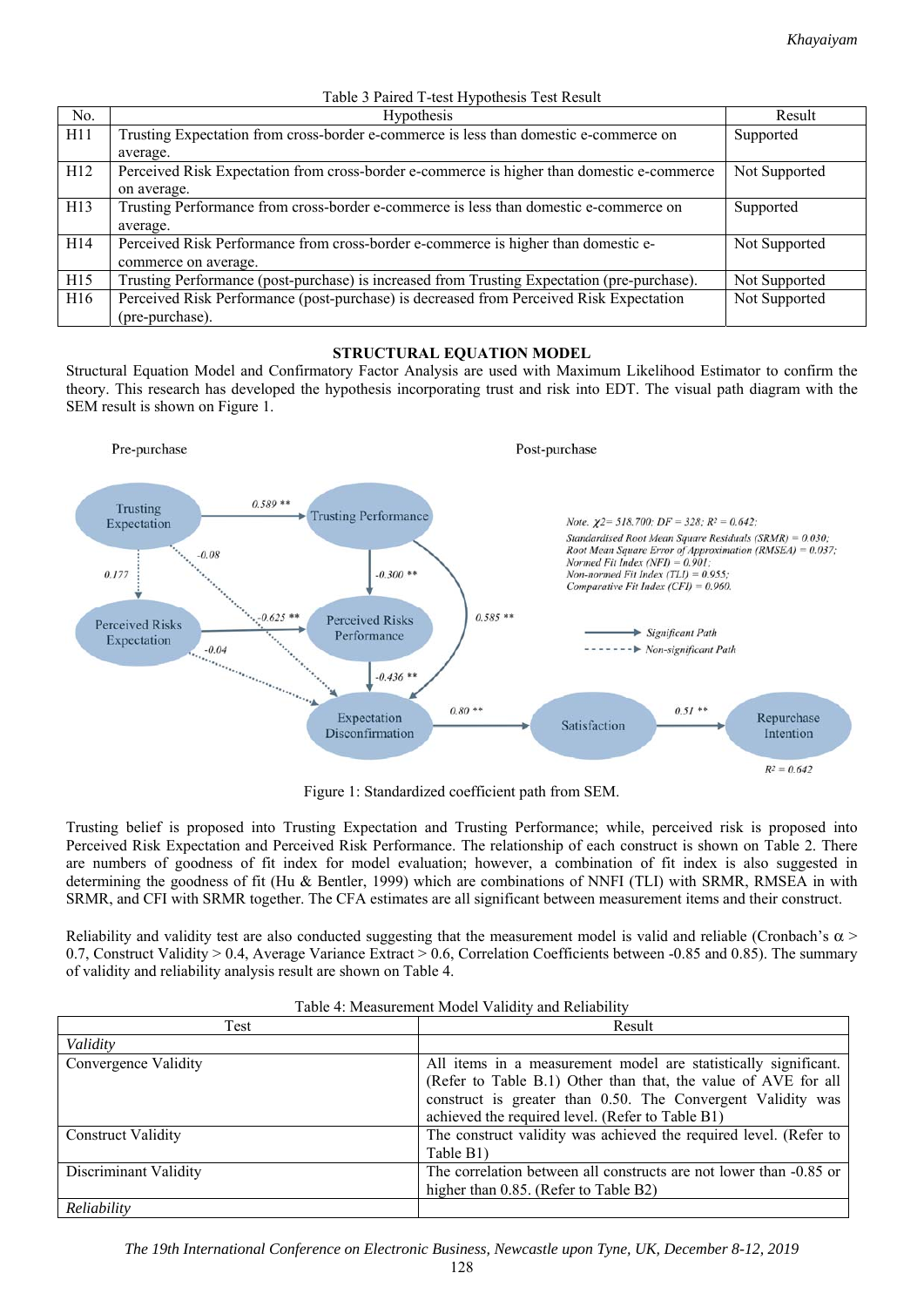| Internal Reliability         | The value of Cronbach Alpha is greater than 0.60. The internal<br>reliability was achieved the required level. (Refer Table B1)    |
|------------------------------|------------------------------------------------------------------------------------------------------------------------------------|
| <b>Construct Reliability</b> | The value of CR for all constructs are greater than 0.60. The<br>composite reliability was achieved the required level. (Refer B1) |
| Average Variance Extracted   | The value of AVE for all constructs are greater than 0.50. The<br>required level was achieved. (Refer B1)                          |

# **Direct Effect**

This study hypothesises that each construct formulates a direct relationship to the dependent variable. The path between postpurchase construct are significant in term of effect. The consumer's expectation of Trust is not predictive of Perceived Risk Expectation ( $\beta = 0.05$ ) which is against the previous study on trust and risk interaction (Kim et al., 2008, 2009; Mou et al., 2015; Zhu et al., 2009) on e-commerce. Moreover, the Trusting Expectation to Expectation Disconfirmation ( $\beta$  = 0.,  $p$  < 0.05) effect is not significant as well as Perceived Risk Expectation to Expectation Disconfirmation (β = 0.04, *p* < 0.05). Trusting Performance is significantly directly influence Expectation Disconfirmation ( $\beta$  = 0.53, *p* < 0.05) as well as Perceived Risk Performance which is significantly affect Expectation Disconfirmation ( $\beta$  = -0.43,  $p$  < 0.05) negatively. Trusting Performance negatively affect Perceived Risk Performance ( $\beta$  = -0.30,  $p$  < 0.05) significantly as well. Expectation Disconfirmation is predictive and directly affect Satisfaction ( $\beta$  = 0.80,  $p$  < 0.05), and, Satisfaction is significantly predictive and directly affect Repurchase Intention ( $\beta$  = 0.51, *p* < 0.05) which confirm the construct relationships based on EDT in previous study (Ambalov, 2018; Bhattacherjee, 2001; N. Lankton et al., 2014; N. K. Lankton, McKnight, Wright, & Thatcher, 2016; Zhang, Lu, Gupta, & Gao, 2015) in a context of cross-border e-commerce. The hypothesis result of direct influence from latent variables is provided on Table 5.

| Table 5: Direct Effect Hypothesis Result |  |  |  |
|------------------------------------------|--|--|--|
|                                          |  |  |  |

| No.            | Hypothesis                                                                                 | Result        |
|----------------|--------------------------------------------------------------------------------------------|---------------|
| H1             | Trusting Expectation from cross-border e-commerce has negative effect on Perceived Risk    | Not Supported |
|                | Expectation from cross-border e-commerce.                                                  |               |
| H2             | Trusting Expectation from cross-border e-commerce has positive effect on Expectation       | Not Supported |
|                | Disconfirmation from cross-border e-commerce.                                              |               |
| H <sub>3</sub> | Perceived Risk Expectation from cross-border e-commerce has negative effect on Expectation | Not Supported |
|                | Confirmation from cross-border e-commerce.                                                 |               |
| H4             | Trusting Performance from cross-border e-commerce has positive effect on Expectation       | Supported     |
|                | Confirmation from cross-border e-commerce.                                                 |               |
| H <sub>5</sub> | Perceived Risk Performance from cross-border e-commerce has negative effect on Expectation | Supported     |
|                | Confirmation from cross-border e-commerce.                                                 |               |
| H <sub>6</sub> | Trusting Expectation has positive effect on Trusting Performance.                          | Supported     |
| H7             | Perceived Risk Expectation has negative effect on Perceived Risk Performance.              | Supported     |
| H8             | Trusting Performance has negative effect on Perceived Risk Performance                     |               |
| H9             | Expectation Disconfirmation has positive effect on Satisfaction.                           | Supported     |
| H10            | Satisfaction has positive effect on Repurchase Intention.                                  | Supported     |

# **Indirect Effect**

Result produced from SEM analysis suggests indirect effect of the path with mediator which are shown on Table 3 below. The Trusting Expectation has indirect effect on Perceived Risk Performance ( $\beta$  = -0.140,  $p > 0.05$ ), Expectation Disconfirmation ( $\beta$  $(6.395, p > 0.05)$ , Satisfaction ( $\beta = 0.249, p > 0.05$ ), and Repurchase Intention ( $\beta = 0.127, p > 0.05$ ). Although it provides good contribution, the path is not significant ( $p > 0.05$ ). Trusting Performance has positively indirect effect on Expectation Disconfirmation ( $\beta$  = 0.131,  $p$  < 0.05), Satisfaction ( $\beta$  = 0.574,  $p$  < 0.05), and Repurchase Intention ( $\beta$  = 0.293,  $p$  < 0.05) and the path are all significant. The indirect effect of Trusting Performance is highly contributed to Expectation Disconfirmation and Repurchase Intention respectively. Perceived Risk Expectation is not significant predictor in the model; however, it contributes very high on Repurchase Intention ( $\beta$  = -0.910,  $p$  > 0.05). Perceived Risk Performance has negative indirect effect towards Satisfaction ( $\beta$  = -0.349,  $p$  < 0.05) and Repurchase Intention ( $\beta$  = -0178,  $p$  < 0.05) and this path is significant. Lastly, Expectation Disconfirmation contribute largely as indirect effect towards Repurchase Intention ( $\beta$  = 0.490,  $p$  < 0.05) and the path of this relationship is significant

In term of goodness of fit evaluation, this Structural Model achieved most of the criteria. The Non-normed Fit Index (NNFI or TLI) is the only one that does not achieve. This indicates that the model is of good fit. The summary of fit index is provided on the Table 5.

| Table 6: Model Fit Index |  |
|--------------------------|--|
|--------------------------|--|

| <b>Fit Index</b>      | <b>Criteria</b> | <b>Model Result</b> | <b>Model Fit Acceptance</b> |
|-----------------------|-----------------|---------------------|-----------------------------|
| Comparative Fit Index |                 |                     |                             |
| <b>NFI</b>            | NFI > 0.95      | 0.901               | Not Accepted                |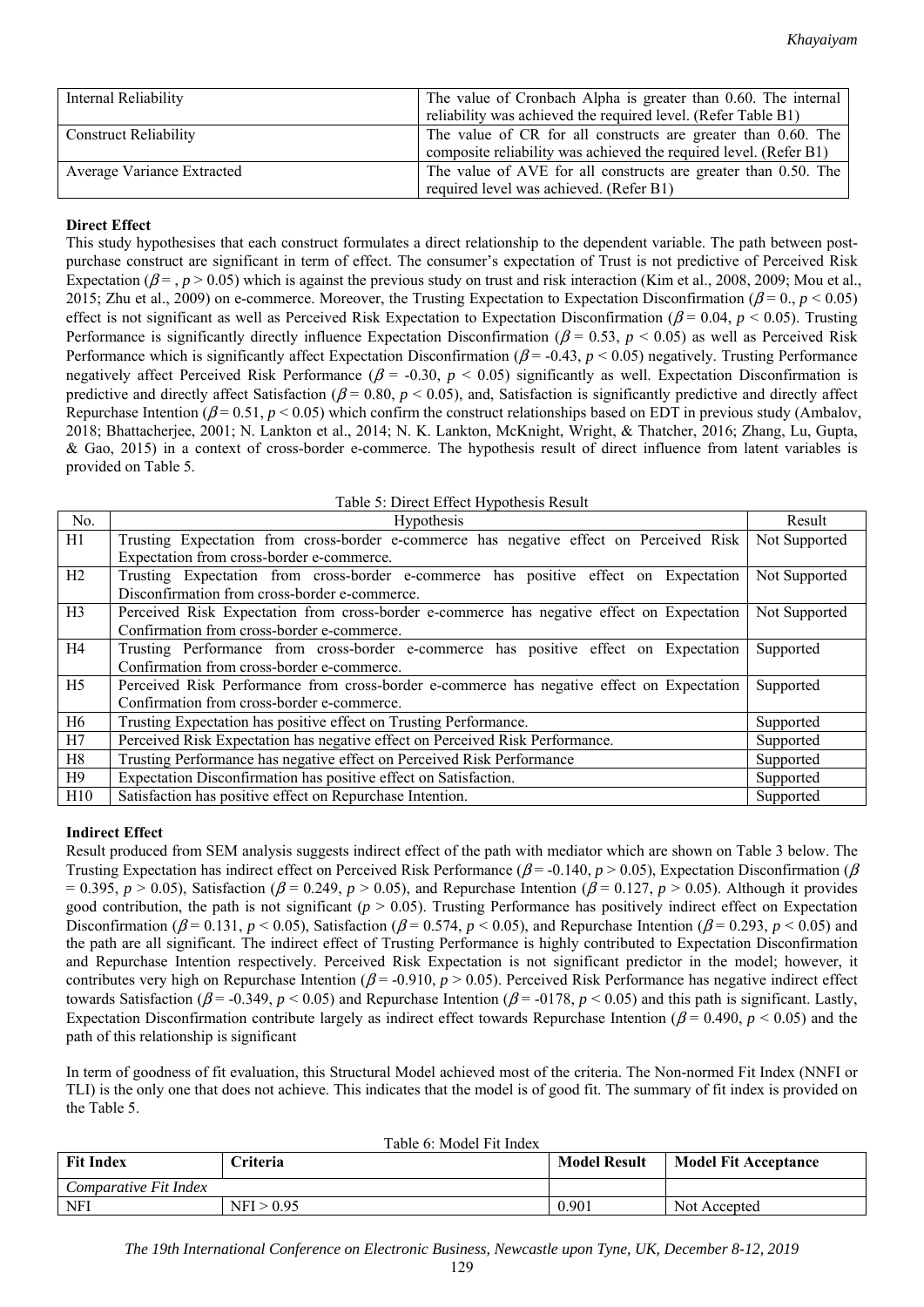| <b>Fit Index</b>                                                    | Criteria                                       | <b>Model Result</b> | <b>Model Fit Acceptance</b> |
|---------------------------------------------------------------------|------------------------------------------------|---------------------|-----------------------------|
| TLI                                                                 | TLI > 0.95                                     | 0.955               | Accepted                    |
| <b>CFI</b>                                                          | CFI > 0.95                                     | 0.960               | Accepted                    |
| Other Fit Index                                                     |                                                |                     |                             |
| <b>SRMR</b>                                                         | SRMR < 0.08                                    | 0.055               | Accepted                    |
| <b>RMSEA</b>                                                        | $RMSEA < 0.07$ (RMSEA $< 0.03$ excellent fit.) | 0.037               | Accepted                    |
| <b>Combination Criteria</b>                                         |                                                |                     |                             |
| NNFI (TLI) and SRMR<br>NNFI (TLI) $\geq$ 0.96 and SRMR $\leq$ 0.09. |                                                | Not Accepted        |                             |
| RMSEA and SRMR<br>RMSEA $\leq$ and SRMR $\leq$ 0.09.                |                                                |                     | Accepted                    |
| CFI and SRMR                                                        | CFI $\geq$ 0.96 and SRMR $\leq$ 0.09           |                     | Accepted                    |

### **CONCLUSION**

This study has confirmed that the performance constructs of trust and risk are settled well within Expectation-disconfirmation Theory; however, the relationships between trust and risk expectation towards expectation disconfirmation of consumer in this study is insignificance. It is very important to firms who would like to gain higher competitive advantages over the others to pay their attention to building trust towards the customers and to reduce risks over systems and processes. A proper management on trust and risk in cross-border e-commerce or domestic e-commerce will be resulted in higher satisfaction and loyalty of the consumers. In the context of domestic e-commerce providers, trust and risk are crucial factors to compete with this new era of digital colonisation, cross-border e-commerce expansion and technology disruption, as reflected on t-test that the consumers still believe that domestic e-sellers are more reliable, trustworthy, and less risky. If the belief is confirmed and intensified positively, the domestic e-commerce sellers will position themselves strongly against big influential cross-border ecommerce firms.

## **LIMITATION AND RECOMMENDATION**

This study was conducted on Thai population only. The result may not be applicable to people in different countries or different social and culture context. Additionally, the cross-border e-commerce in Thailand is still at a growing state. Moreover, risks in this study are evaluated as a general perception in combination of financial risk, delivery risk, and overall risk. This study measures the pre-purchase expectation as consumer recall of their past experience rather than measuring before the actual purchase; therefore, the responses to trust and risk expectation may be distorted by long period of past memory before answering the questionnaire.

The result from this study shows that the incorporating trust and risks into the EDT model is significant in the post-purchase stage; however, the interaction on the trust and risks expectation (pre-purchase) towards expectation disconfirmation does not support the hypothesis. The future research on cross-border e-commerce may observe their relationships again which may result in different outcome. The perceived risk in this study may be separated and emphasize independently in the future research to study on different aspect such as financial risk, performance risk (product defection or bogus), and overall risk. Moreover, the research design in the future may conduct twice in a style of longitudinal study separating the pre-purchase and post-purchase measurement conducting on the same samples.

### **ACKNOWLEDGMENT**

This work is partially supported by the Faculty of Commerce and Accountancy, Thammasat University, Thailand. The author would like to express a deep gratitude to Professor Siriluck Rotchanakitumnuai, research supervisor, for her patient guidance, enthusiastic encouragement, and useful critiques of this work. The author would also like to thank to Assistant Professor Mathuspayas Thongmak, the chairman of this research, for her advice and assistance in reviewing the work. Moreover, the author would like to thank you Assistant Professor Chatpong Tangmanee from Department of Statistics, Chulalongkorn University, for his valuable guidance on statistical analysis and Structural Equation Modelling. The author grateful thanks are also extended to officers in Master of Science Program in Management Information Systems, Thammasat Business School, who always help and offer me the advices needed for research. The author would also like to thank to Library of Thammasat University who provides necessary tools for thesis development. Finally, the author wishes to thank to his parents and colleagues for their support and encouragement throughout this work.

#### **REFERENCE**

- Valarezo, Á., Pérez-Amaral, T., Garín-Muñoz, T., García, I. H., & López, R. (2018). Drivers and barriers to cross-border ecommerce: Evidence from Spanish individual behavior. *Telecommunications Policy*, *42*(6), 464-473.
- Ambalov, I. A. (2018). A meta-analysis of IT continuance: An evaluation of the expectation-confirmation model. *Telematics and Informatics*, *35*(6), 1561-1571.
- Bhattacherjee, A. (2001). Understanding information systems continuance: an expectation-confirmation model. *MIS quarterly*, 351-370.

Ponte, E. B., Carvajal-Trujillo, E., & Escobar-Rodríguez, T. (2015). Influence of trust and perceived value on the intention to purchase travel online: Integrating the effects of assurance on trust antecedents. *Tourism Management*, *47*, 286-302.

Cohen, J. (1988). *Statistical power analysis for the behavioral sciences* (2nd ed.). Hillsdale, N.J.: L. Erlbaum Associates.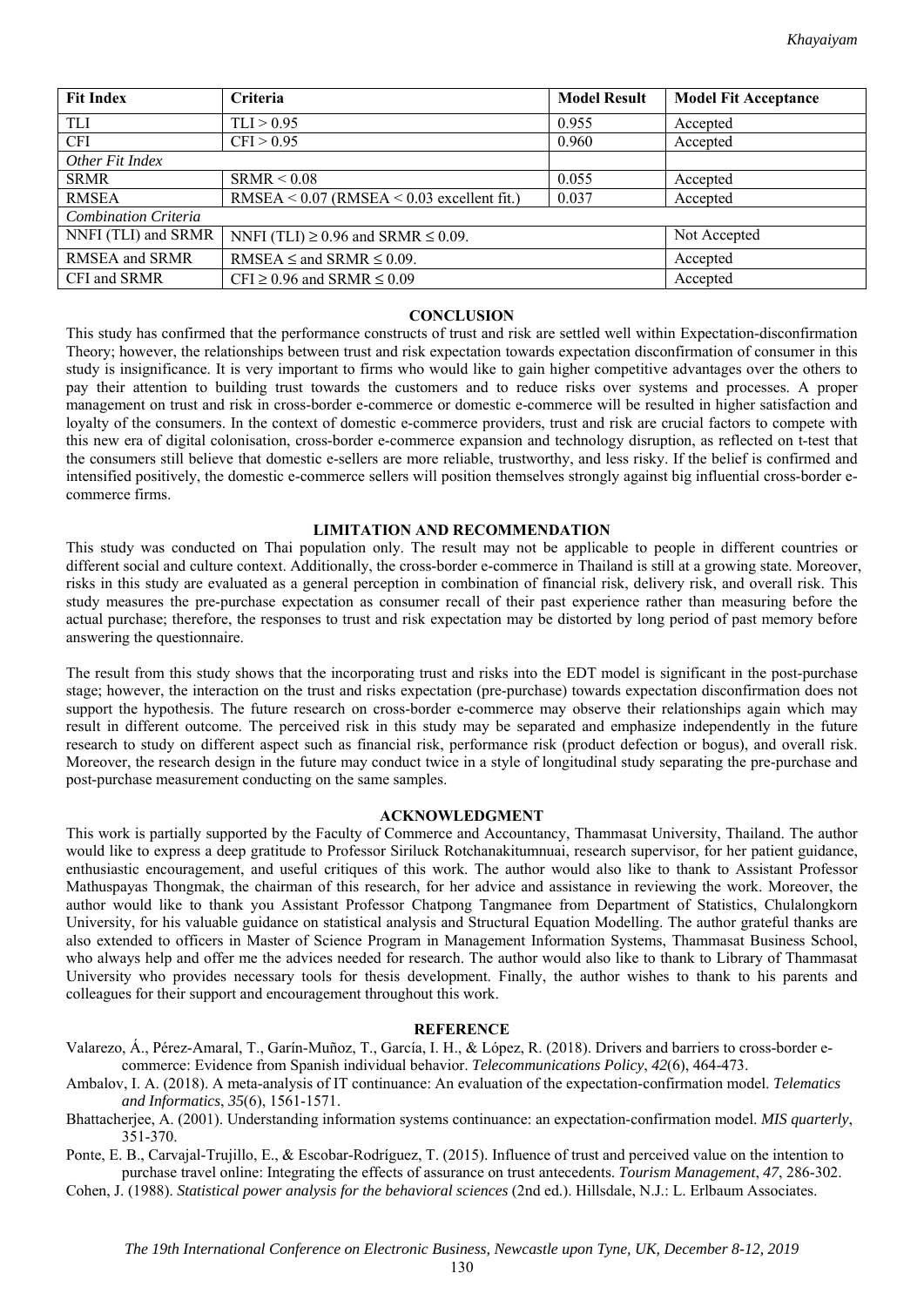- DHL Express. (2016). The 21st century spice trade a guide to the cross-border e-commerce opportunity. Retrieved from https://www.dhl.com/content/dam/downloads/g0/press/publication/g0\_dhl\_express\_cross\_border\_ecommerce\_21st\_c entury spice trade.pdf (accessed 25 November 2019).
- Featherman, M. S., & Pavlou, P. A. (2003). Predicting e-services adoption: a perceived risk facets perspective. *International Journal of Human-Computer Studies, 59*(4), 451-474. doi:10.1016/S1071-5819(03)00111-3
- Fisher, R., & Zoe Chu, S. (2009). Initial online trust formation: the role of company location and web assurance. *Managerial Auditing Journal, 24*(6), 542-563. doi:10.1108/02686900910966521
- Gefen, D., Karahanna, E., & Straub, D. W. (2003). Trust and TAM in Online Shopping: An Integrated Model. *MIS Quarterly, 27*(1), 51-90. doi:10.2307/30036519
- McKnight, D. H., & Chervany, N. L. (2001). Trust and distrust definitions: One bite at a time. In *Trust in Cyber-societies* (pp. 27-54). Springer, Berlin, Heidelberg
- Hong, I. B. (2015). Understanding the consumer's online merchant selection process: The roles of product involvement, perceived risk, and trust expectation. *International Journal of Information Management, 35*(3), 322-336. doi:10.1016/j.ijinfomgt.2015.01.003
- Hu, L. t., & Bentler, P. M. (1999). Cutoff criteria for fit indexes in covariance structure analysis: Conventional criteria versus new alternatives. *Structural Equation Modeling: A Multidisciplinary Journal, 6*(1), 1-55. doi:10.1080/10705519909540118
- Iwamoto, K. (2018). ASEAN to promote cross-border e-commerce with new framework. *Nikkei Asian Review*. Retrieved from https://etradeforall.org/asean-to-promote-cross-border-e-commerce-with-new-framework/ (accessed 25 November 2019).
- Kim, D. J., Ferrin, D. L., & Rao, H. R. (2008). A trust-based consumer decision-making model in electronic commerce: The role of trust, perceived risk, and their antecedents. *Decision Support Systems, 44*(2), 544-564. doi:10.1016/j.dss.2007.07.001
- Kim, D. J., Ferrin, D. L., & Rao, H. R. (2009). Trust and Satisfaction, Two Stepping Stones for Successful E-Commerce Relationships: A Longitudinal Exploration. *Information Systems Research, 20*(2), 237-257. doi:10.1287/isre.1080.0188
- Lankton, N., McKnight, D. H., & Thatcher, J. B. (2014). Incorporating trust-in-technology into Expectation Disconfirmation Theory. *The Journal of Strategic Information Systems, 23*(2), 128-145. doi:10.1016/j.jsis.2013.09.001
- Lankton, N. K., McKnight, D. H., Wright, R. T., & Thatcher, J. B. (2016). Research Note—Using Expectation Disconfirmation Theory and Polynomial Modeling to Understand Trust in Technology. *Information Systems Research, 27*(1), 197-213. doi:10.1287/isre.2015.0611
- Lesma, V. R. B., & Okada, H. (2012/10//). *Feedback and trust-related factors of consumer behavior in cross-border electronic commerce*.
- McKnight, D. H., Choudhury, V., & Kacmar, C. (2002). Developing and Validating Trust Measures for e-Commerce: An Integrative Typology. *Information Systems Research, 13*(3), 334-359. doi:10.1287/isre.13.3.334.81
- Mou, J., Cohen, J., Dou, Y., & Zhang, B. (2017). *Predicting Buyers' Repurchase Intentions in Cross-Border E-Commerce: a Valence Framework Perspective*, Guimarães, Portugal.
- Mou, J., Shin, D.-H., & Cohen, J. F. (2015). Trust and risk in consumer acceptance of e-services. *Electronic Commerce Research, 17*(2), 255-288. doi:10.1007/s10660-015-9205-4
- Naovarat, S., & Juntongjin, P. (2015). Factor that affecting success of E-Marketplace in Thailand. In *2015 International Conference on Computer Science and Information Systems (ICCSIS-15), April. p.24-25*.
- Oliver, R. L. (1980). A Cognitive Model of the Antecedents and Consequences of Satisfaction Decisions. *Journal of Marketing Research, 17*(4), 460-469. doi:10.2307/3150499
- Pappas, N. (2016). Marketing strategies, perceived risks, and consumer trust in online buying behaviour. *Journal of Retailing and Consumer Services, 29*, 92-103. doi:10.1016/j.jretconser.2015.11.007
- Pavlou, & Fygenson. (2006). Understanding and Predicting Electronic Commerce Adoption: An Extension of the Theory of Planned Behavior. *MIS Quarterly, 30*(1), 115-115. doi:10.2307/25148720
- Pavlou, P. A. (2003). Consumer Acceptance of Electronic Commerce: Integrating Trust and Risk with the Technology Acceptance Model. *International Journal of Electronic Commerce, 7*(3), 101-134.
- Pham, T. S. H., & Ahammad, M. F. (2017). Antecedents and consequences of online customer satisfaction: A holistic process perspective. *Technological Forecasting and Social Change, 124*, 332-342. doi:10.1016/j.techfore.2017.04.003
- Priest, C. (2017). Commerce 2018—Internet Trends Report.
- Rouibah, K., Lowry, P. B., & Hwang, Y. (2016). The effects of perceived enjoyment and perceived risks on trust formation and intentions to use online payment systems: New perspectives from an Arab country. *Electronic Commerce Research and Applications, 19*, 33-43. doi:10.1016/j.elerap.2016.07.001
- Sfenrianto, S., Wijaya, T., & Wang, G. (2018). Assessing the Buyer Trust and Satisfaction Factors in the E-Marketplace. *Journal of theoretical and applied electronic commerce research, 13*(2), 43-57. doi:10.4067/s0718- 18762018000200105
- Stouthuysen, K., Teunis, I., Reusen, E., & Slabbinck, H. (2018). Initial trust and intentions to buy: The effect of vendorspecific guarantees, customer reviews and the role of online shopping experience. *Electronic Commerce Research and Applications, 27*, 23-38. doi:10.1016/j.elerap.2017.11.002
- Xiao, Z., Wang, J. J., & Liu, Q. (2018). The impacts of final delivery solutions on e-shopping usage behaviour. *International Journal of Retail & Distribution Management, 46*(1), 2-20. doi:10.1108/ijrdm-03-2016-0036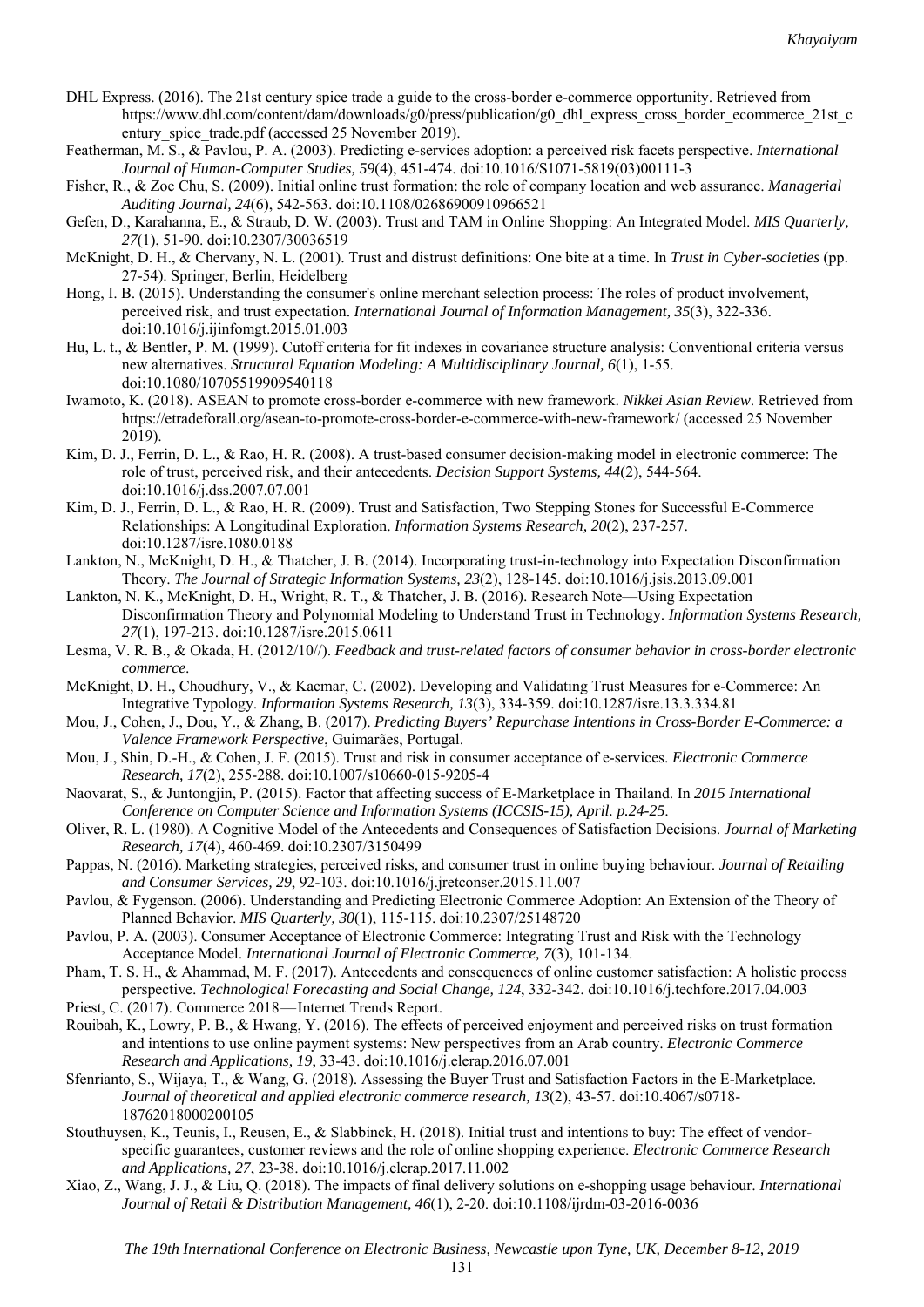- Zhang, H., Lu, Y., Gupta, S., & Gao, P. (2015). Understanding group-buying websites continuance. *Internet Research, 25*(5), 767-793. doi:10.1108/IntR-05-2014-0127
- Zhu, D. S., O'Neal, G. S., Lee, Z. C., & Chen, Y. H. (2009, August). The effect of trust and perceived risk on consumers' online purchase intention. In *2009 International Conference on Computational Science and Engineering* (Vol. 4, pp. 771-776). IEEE.

## **APPENDIX A: Measurement Items**

This section includes measurement items used in the questionnaire for data collection and analysis. The Measurement Items are each listed with adaptation and original sources on Table A1 below.

|                                    | raoic Art. Measurement nems Development                |                                      |
|------------------------------------|--------------------------------------------------------|--------------------------------------|
| Construct                          | Measurement Item                                       | Adapted from                         |
| <b>Trusting Expectation</b>        | This seller is trustworthy.                            | (Kim et al., 2008)                   |
| <b>Trusting Performance</b>        |                                                        | (Gefen et al., 2003)                 |
|                                    |                                                        | (P. A. Pavlou, 2003)                 |
| (Cross-border and Domestic         | The seller would be willing to help when there is      | (McKnight et al., 2002)              |
| e-commerce)                        | question or problem.                                   |                                      |
|                                    | The seller would keep promises and commitments         | (Pavlou & Fygenson, 2006)            |
|                                    | for their services.                                    |                                      |
|                                    |                                                        |                                      |
|                                    | would provide product and services information         | (Pavlou & Fygenson, 2006)            |
|                                    | correctly.                                             |                                      |
| Perceived Risk Expectation         | Purchasing from this Website would involve more        | (Kim et al., 2008)                   |
| Perceived Risk Performance         | product risk (i.e. not working, defective product).    |                                      |
|                                    | Purchasing from this seller would involve more         | (Hong, 2015)                         |
| (Cross-border and Domestic         | financial risk (i.e. fraud, hard to return).           | (Featherman & Pavlou, 2003)          |
| e-commerce)                        |                                                        |                                      |
|                                    |                                                        |                                      |
|                                    |                                                        | (Kim et al., 2008)(Kim et al., 2008) |
|                                    |                                                        |                                      |
| <b>Expectation Disconfirmation</b> | Overall, most of my expectations were confirmed.       | (Mou, Cohen, Dou, & Zhang, 2017)     |
| (Cross-border e-commerce)          | My experience with purchasing from this seller was     | (Mou et al., 2017)                   |
|                                    | better than what I had expected.                       |                                      |
|                                    | Overall, purchasing from this seller was not risky as  |                                      |
|                                    | expected.                                              | New item                             |
|                                    | Overall, purchasing from this seller is trustworthy as | (Kim et al., 2008)                   |
|                                    | expected.                                              | (Pham & Ahammad, 2017)               |
| Satisfaction                       | I am satisfied from purchasing from this seller.       | (Pham & Ahammad, 2017)               |
| (Cross-border e-commerce)          |                                                        | (Sfenrianto, Wijaya, & Wang, 2018)   |
|                                    |                                                        |                                      |
|                                    | Overall, I am quite satisfied with my experience       | (Kim et al., 2008)                   |
|                                    | dealing with e-sellers.                                | (Featherman & Pavlou, 2003)          |
|                                    |                                                        |                                      |
|                                    | I have good impression with the service provided by    | (Pham & Ahammad, 2017)               |
|                                    | e-sellers.                                             | (Kim et al., 2009)                   |
|                                    |                                                        | (Featherman & Pavlou, 2003)          |
|                                    |                                                        |                                      |
|                                    | Overall, how would you rate your experience            | (Kim et al., 2008)                   |
|                                    | purchasing from this seller?                           | (Featherman & Pavlou, 2003)          |
| Repurchase Intention               | I intended to continue purchasing from cross-border    | (Featherman & Pavlou, 2003)          |
| (Cross-border e-commerce)          | seller again in the future.                            |                                      |
|                                    |                                                        |                                      |
|                                    | I plan to purchase from cross-border seller again in   | (N. Lankton et al., 2014)            |
|                                    | the future.                                            |                                      |
|                                    | I intend to repurchase from cross-border seller in     | (N. Lankton et al., 2014)            |
|                                    | near future.                                           |                                      |
|                                    |                                                        |                                      |
|                                    | I intend to continue purchasing from cross-border      | (N. Lankton et al., 2014)            |
|                                    | seller.                                                |                                      |

#### Table A1: Measurement Items Development

## **APPENDIX B: Confirmatory Factor Analysis Summary**